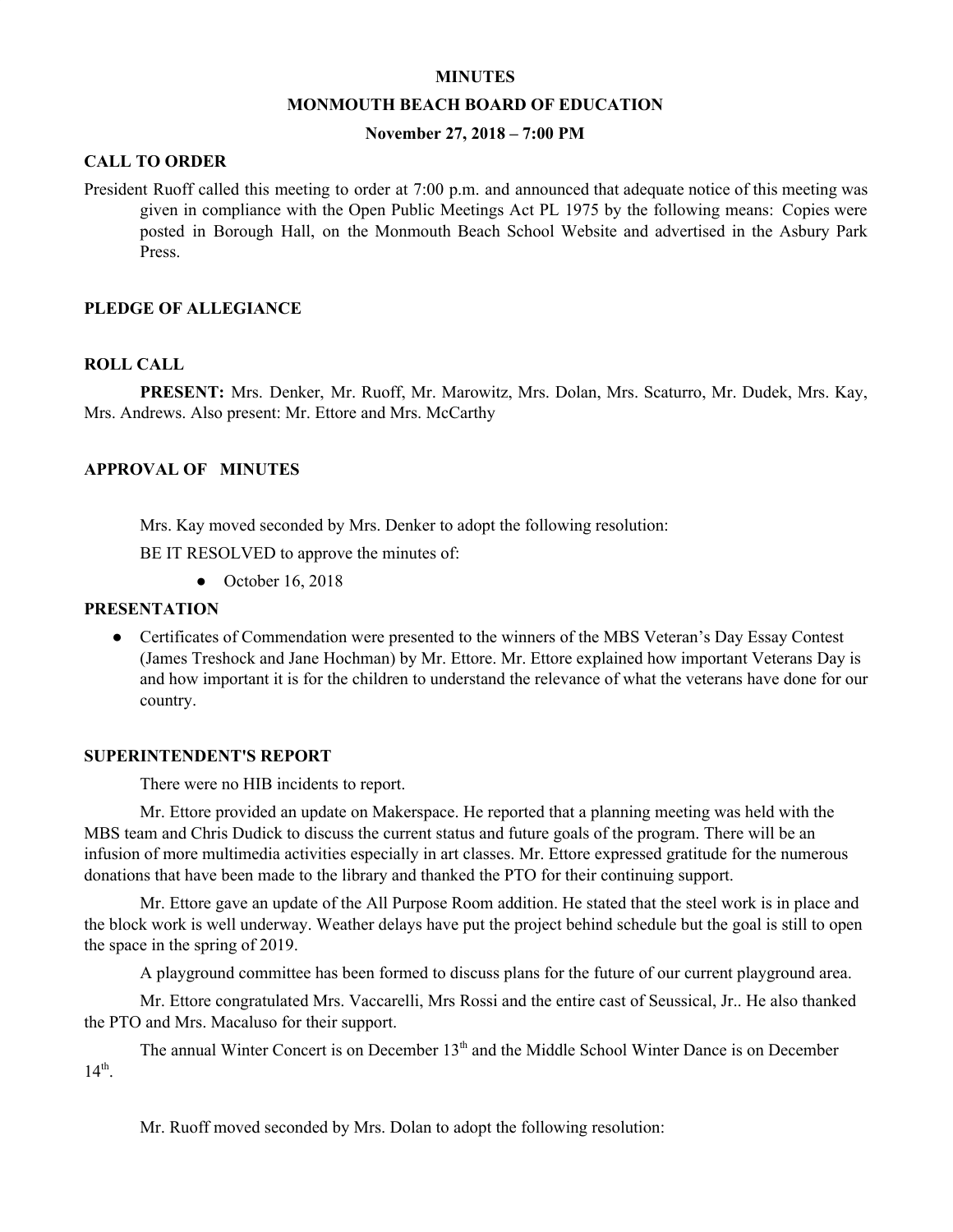Upon the recommendation of the Superintendent BE IT RESOLVED to approve the QSAC DPR for NJDOE submission.

Mrs. Dolan moved seconded by Mrs. Andrews the following resolutions:

# BE IT RESOLVED to approve the following:

# **STATISTICAL INFORMATION**

| <b>Student Enrollment as of October 31, 2018</b> |
|--------------------------------------------------|
|--------------------------------------------------|

|                                          | Preschool                 |       | 16       |  |
|------------------------------------------|---------------------------|-------|----------|--|
|                                          | $K - 1$                   |       | 12       |  |
|                                          | $K-2$                     |       | 12       |  |
|                                          | Grade 1                   |       | 24       |  |
|                                          | Grade 2                   |       | 18       |  |
|                                          | Grade 3-1                 |       | 12       |  |
|                                          | Grade 3-2                 |       | 12       |  |
|                                          | Grade 4                   |       | 17       |  |
|                                          | Grade 5 - 1               |       | 13       |  |
|                                          | Grade 5 - 2               |       | 14       |  |
|                                          | Grade 6 - 1               |       | 16       |  |
|                                          | Grade 6 - 2               |       | 15       |  |
|                                          | Grade 7 - 1               |       | 14       |  |
|                                          | Grade 7 - 2               |       | 14       |  |
|                                          | Grade 8 - 1               |       | 13       |  |
| Grade 8 - 2                              | $\mathbf{\mathbf{11}}$    |       |          |  |
|                                          | Total                     | 233   |          |  |
| Special Education (Out of District): 2   |                           |       |          |  |
| One student in the following placements: |                           |       |          |  |
| Oceanport Schools (1)                    |                           |       |          |  |
| Harbor School (1)                        |                           |       |          |  |
|                                          | <b>Student Attendance</b> |       |          |  |
|                                          | September                 | 96.5% | February |  |
|                                          | October                   |       | March    |  |
|                                          | November                  |       | April    |  |
|                                          | December                  |       | May      |  |
|                                          | January                   |       | June     |  |
|                                          | <b>Staff Attendance</b>   |       |          |  |
|                                          | September                 | 98.5% | February |  |
|                                          | October                   |       | March    |  |
|                                          | November                  |       | April    |  |
|                                          | December                  |       | May      |  |
|                                          | January                   |       | June     |  |

● BE IT RESOLVED to approve the following: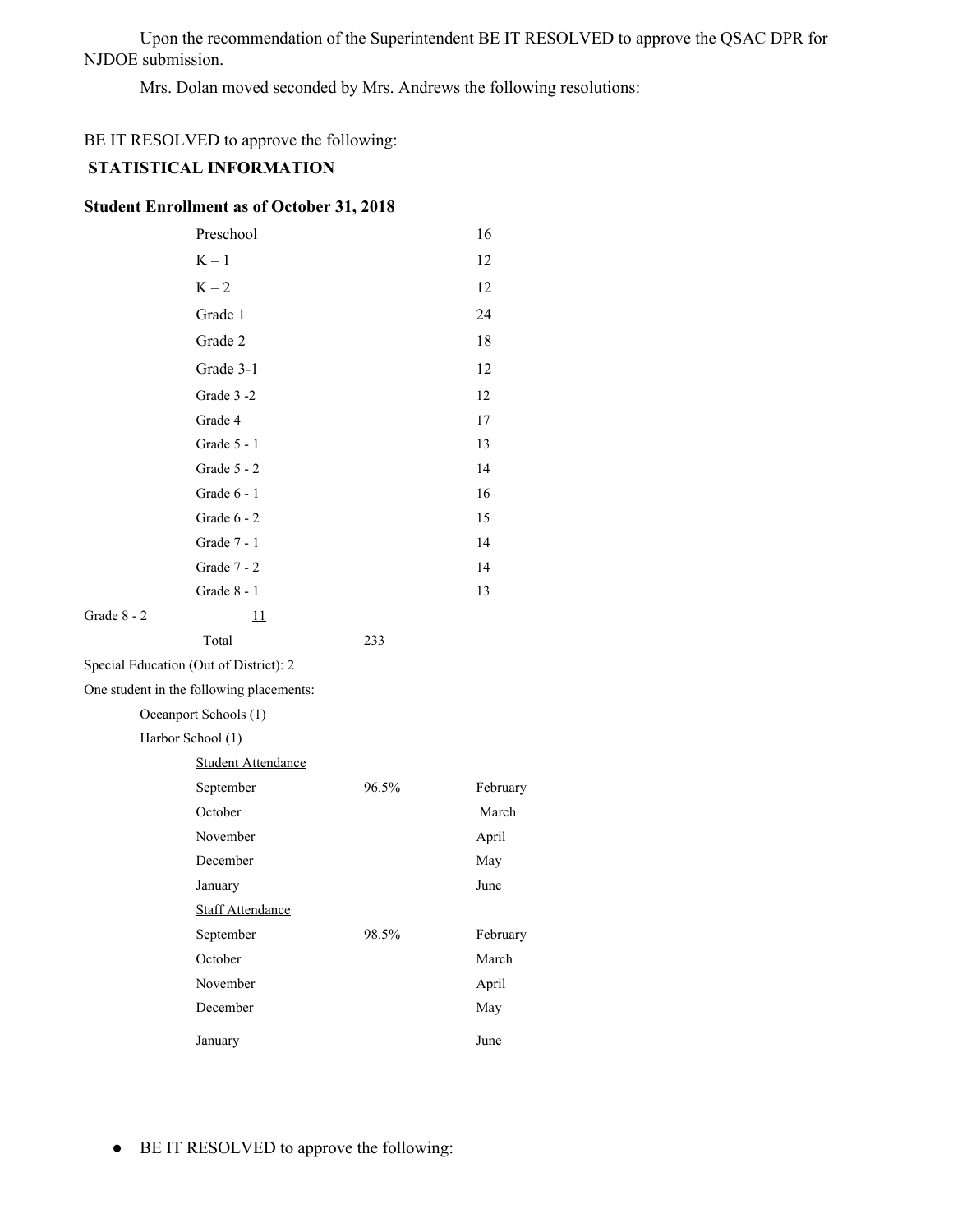Fire Drills

October 4, 2018 at 11:00 a.m.

# Security Drill

Bomb Threat – October 18, 2018 at 9:40 a.m.

- BE IT RESOLVED to approve the revised Standing Orders from Dr. Morgan to include parental permission for the school nurse to administer over the counter pain medication, antacid tablets and Benadryl for the sixth grade Camp Bernie trip and eighth grade Boston Trip per the attached Medication Form.
- BE IT RESOLVED to adopt the following resolution:
- **WHEREAS,** the Department of Education requires New Jersey School Districts to submit a three-year Comprehensive Maintenance Plan and M-1 form documenting "required" maintenance activities for each of its public school facilities, and
- **WHEREAS,** the required maintenance activities as listed in the attached documents for the various school facilities of the Monmouth Beach School District are consistent with these requirements, and
- **WHEREAS,** all past and planned activities are reasonable to keep school facilities open and safe for use or in their original condition and to keep their system warranties valid,
- **NOW THEREFORE BE IT RESOLVED that** the Monmouth Beach School District hereby authorizes the School Business Administrator to submit the attached Comprehensive Maintenance Plan and M-1 form for the Monmouth Beach School District in compliance with Department of Education requirements.

# **PUBLIC DISCUSSION**

In compliance with Open Public Meetings Act PL 1975, Chapter 10:4-12 subsection b, - A public body may exclude the public only from that portion of a meeting at which the public body discusses any matter involving the employment, appointment, termination of employment, terms and conditions of employment evaluation of the performance of promotion or discipline of any specific prospective public officer or employees or current public offer or employee employed or appointed by the public body, unless all the individual employees or appointees whose rights could be adversely affected request in writing that such matter or matters be discussed at a public meeting. As per Board Bylaws, 0167, public participation in Board Meetings, such remarks are to be limited to five minutes duration. The Board of Education, though affording the opportunity for members of the public to comment will not engage and/or make remarks concerning matters of student confidentiality and/or matters of personnel wherein employees of the District have not been given notice of the Board's intent to discuss their terms and conditions of employment. Members of the public are reminded that though they are afforded the opportunity to address the Board, they are not given license to violate the laws of slander. Comments made by members of the public that are not in keeping with the orderly conduct of a public meeting will be asked to yield the floor and if they fail to do so may be subject to charges under New Jersey statues associated with disruption of a public meeting.

There was no public discussion.

# **PTO UPDATE**

The Annual Holiday Boutique will be held this weekend.

### **FINANCE**

Chair: Karen Dolan

Leo Decker, Ken Marowitz, Melanie Andrews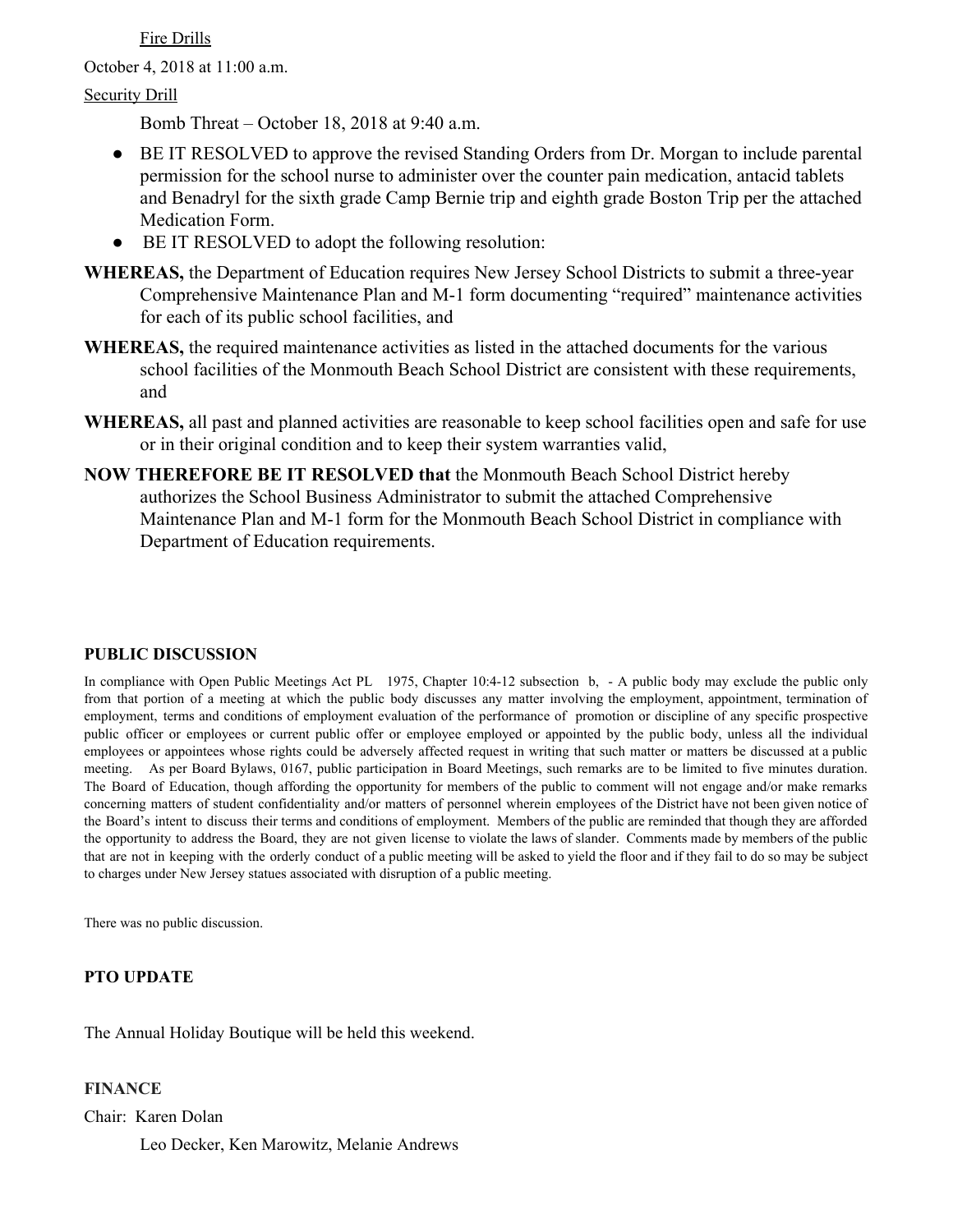Mrs. Dolan moved seconded by Mrs. Scaturro the following Finance resolutions:

BE IT RESOLVED to approve the following financial reports without Audit Adjustments:

Report of the Board Secretary – October 31, 2018 – Draft Balances Cash Balances:

| <b>October 31, 2018</b> |    |                                          |                                                                                   |
|-------------------------|----|------------------------------------------|-----------------------------------------------------------------------------------|
| Fund 10                 | S  | 2,899,523.21                             |                                                                                   |
| Fund 20                 | \$ | 115.07                                   |                                                                                   |
| Fund 30                 | \$ |                                          |                                                                                   |
| Fund 40                 | \$ | (32,500)                                 |                                                                                   |
| Fund 50                 | S  | 4,934.66                                 |                                                                                   |
| Fund 60                 | \$ | 67,035.58                                |                                                                                   |
|                         |    | • Reconciliation Report for October 2018 |                                                                                   |
|                         |    | Monthly transfer report for October 2018 |                                                                                   |
|                         |    |                                          | November Bills List in the amount of \$361, 622.76.                               |
|                         |    |                                          | Gross payroll in the amount of \$132,872.71 for October 15, 2018 and \$138,505.26 |
| for October 31, 2018.   |    |                                          |                                                                                   |

In accordance with the reports attached:

Pursuant to NJAC 6:l20-2.13(d), I certify as of October 31, 2018, no budgetary line item account has been over expended in violation of NJAC 6:20-22.13 (ad). I hereby certify that all of the above information is correct.

### Board Certification:

Pursuant to NJAC 6:20-2.3 (e), we certify that as of October 31, 2018 after review of the Secretary's Monthly Report and upon consultation with the appropriate district officials, that to the best of our knowledge, no major account or fund has been over expended in violation of NJAC 6:230-22.13(b) and that sufficient funds are available to meet the district's financial obligations for the remainder of the year.

- BE IT RESOLVED to approve Seashore Transportation to provide transportation for 16 away boys/girls basketball games at a cost of \$3,490.00.
- BE IT RESOLVED to approve tuition contract for January, 2019 for student # 1211.
- Retroactively, BE IT RESOLVED to approve Allison Stoudt, Physical Therapist, to perform a student evaluation at a cost of \$255.00 for student # 1344.
- BE IT RESOLVED to approve submission of the 2018-2019 ESEA Consolidated Grant.
- BE IT RESOLVED to approve participation in the HP Purchasedge Program.
- BE IT RESOLVED to approve an amendment of the 2018-2019 IDEA Grant.
- BE IT RESOLVED to approve participation in ACES

### **PERSONNEL**

Chair: Kelly Scaturro

Kathy Denker, Barbara Kay, Chris Dudick

Mrs. Dolan moved seconded by Mrs. Scaturro the following Personnel resolution:

**•** BE IT RESOLVED to approve Krisstina D'Annunzio of Fordham University permission to complete 15 regular education field observation hours and 15 special education field observation hours with Mrs. Sheridan and Ms. Mogavero in first grade class for the fall semester.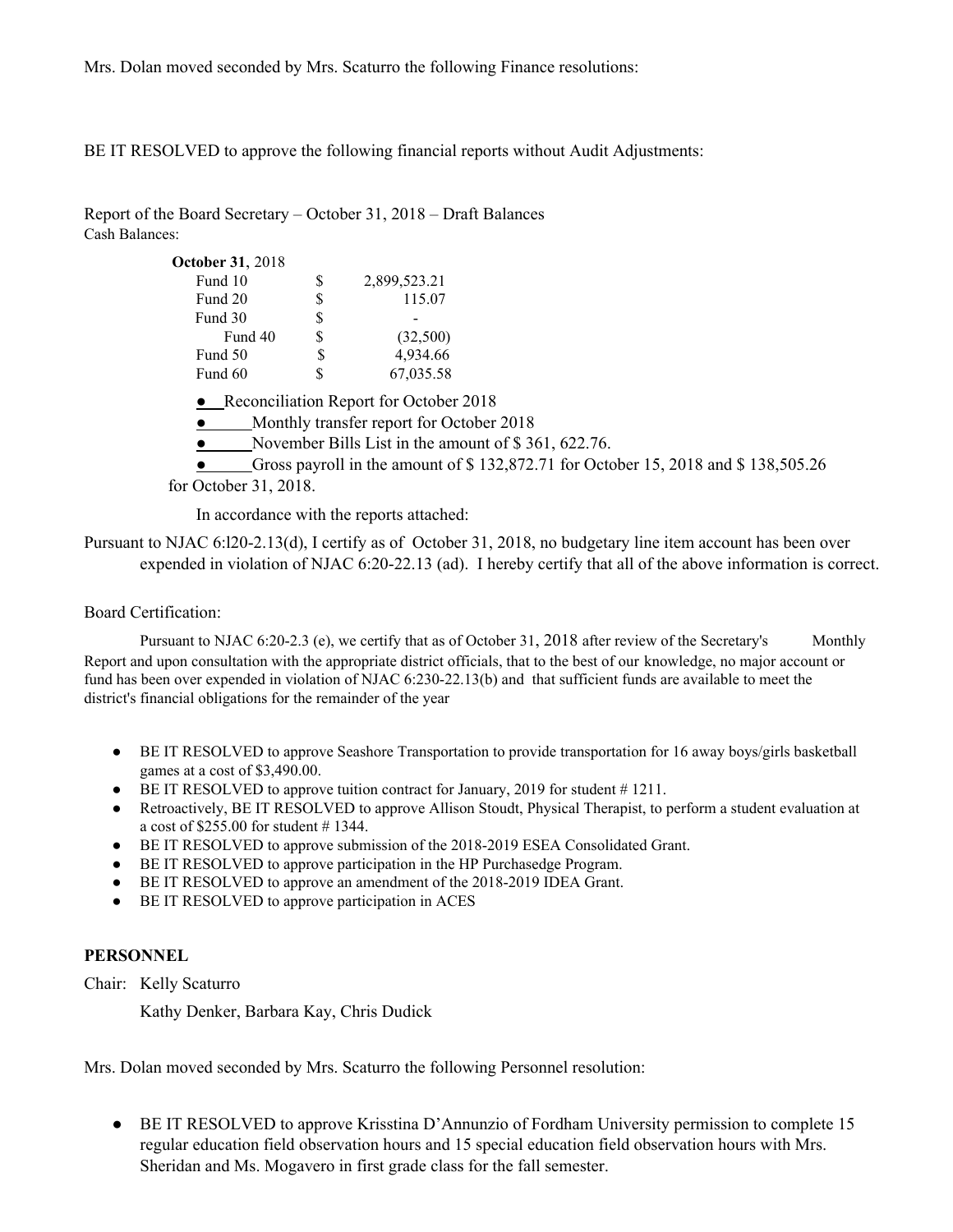# **CURRICULUM AND INSTRUCTION**

Chair: Kathy Denker

:

Kelly Scaturro, Chris Dudick, Barbara Kay

Mrs. Denker moved seconded by Mr. Dudick the following Curriculum and Instruction resolutions:

- BE IT RESOLVED to approve the following curricula: Dance and Theater Addendum for Grades K-8
- BE IT RESOLVED to approve the following school trips:

K Trip to Insectropolis on April 5, 2019, 9:00 a.m. – 12:30 p.m.

● BE IT RESOLVED to approve the Shore Consortium for G & T Agreement to Participate in the Space Convocation on November 29, 2018 at Middletown Arts Center and December 3-4, 2018 at Buehler Challenger & Science Center for Grade 7 at a cost of \$1,050.00 for 7 students.

# **BUILDING AND GROUNDS**

Chair: Leo Decker

Karen Dolan, Ken Marowitz, Melanie Andrews

Mr. Marowitz moved seconded by Mrs. Dolan the following Building and Grounds resolutions:

- BE IT RESOLVED to approve the following Building Use Applications:
- PTO to hold a character building assembly for grades  $K 8$  on November 29, 2018 from 8 a.m.  $-11:30$ a.m.
- $\bullet$  Dina LoPiccolo and Linda Stafford to hold Hour of Coding for Grades K 3 with parents in the Tech Lab and Library on December 12, 2018 from 3:00 p.m. – 4:30 p.m.
- Retroactively approve the Garden Club to plant bulbs in the courtyard on Monday, November 5 from 3:00 p.m. – 4:00 p.m.
- Emily Rossi to hold Junior Band and Soloist Rehearsals on 3/04/19, 3/05/19, 3/06/19 in the Music room from 3:00 p.m. – 4:30 p.m. and on 3/7/2018 to hold Junior Band and Soloist Performance in the gym from  $3:00$  p.m.  $-8:30$  p.m.
- PTO to hold Sing N Swing Kidz in the Music Room on  $2/7/19$ ,  $2/14/19$ ,  $2/21/19$ ,  $3/7/19$ ,  $3/14/19$ , 3/21/2019 from 2:45 p.m. – 4:15 p.m. and on April 3, 2019 in the gym from 6:00 p.m. – 8:00 p.m. for grades 1 - 4
- PTO to hold Character Building Assembly from  $8:00$  a.m.  $-11:30$  a.m. for Grades K 8 in the gym.
- PTO to hold Kidz Art in the Art room on  $12/3/18$ ,  $12/10/18$ ,  $12/17/18$ ,  $1/7/19$ ,  $1/14/19$ ,  $1/28/19$ , and  $2/11/19$  for grades K – 4 from 2:45 p.m. – 3:45 p.m.
- PTO to hold Character Education Assembly "Anytown" for grades 7 and 8 in the gym from 8:30 a.m. 11:00 a.m. on 2/11/19.
- **●** PTO to hold a Holiday Boutique in the gym/library on November 30 from 3 p.m. to 6 p.m. to set up in the library and December 1, 2018 from  $8:00$  a.m.  $-3:00$  p.m.

# **POLICY**

Chair: Chris Dudick

BE IT RESOLVED to approve the first read of the following: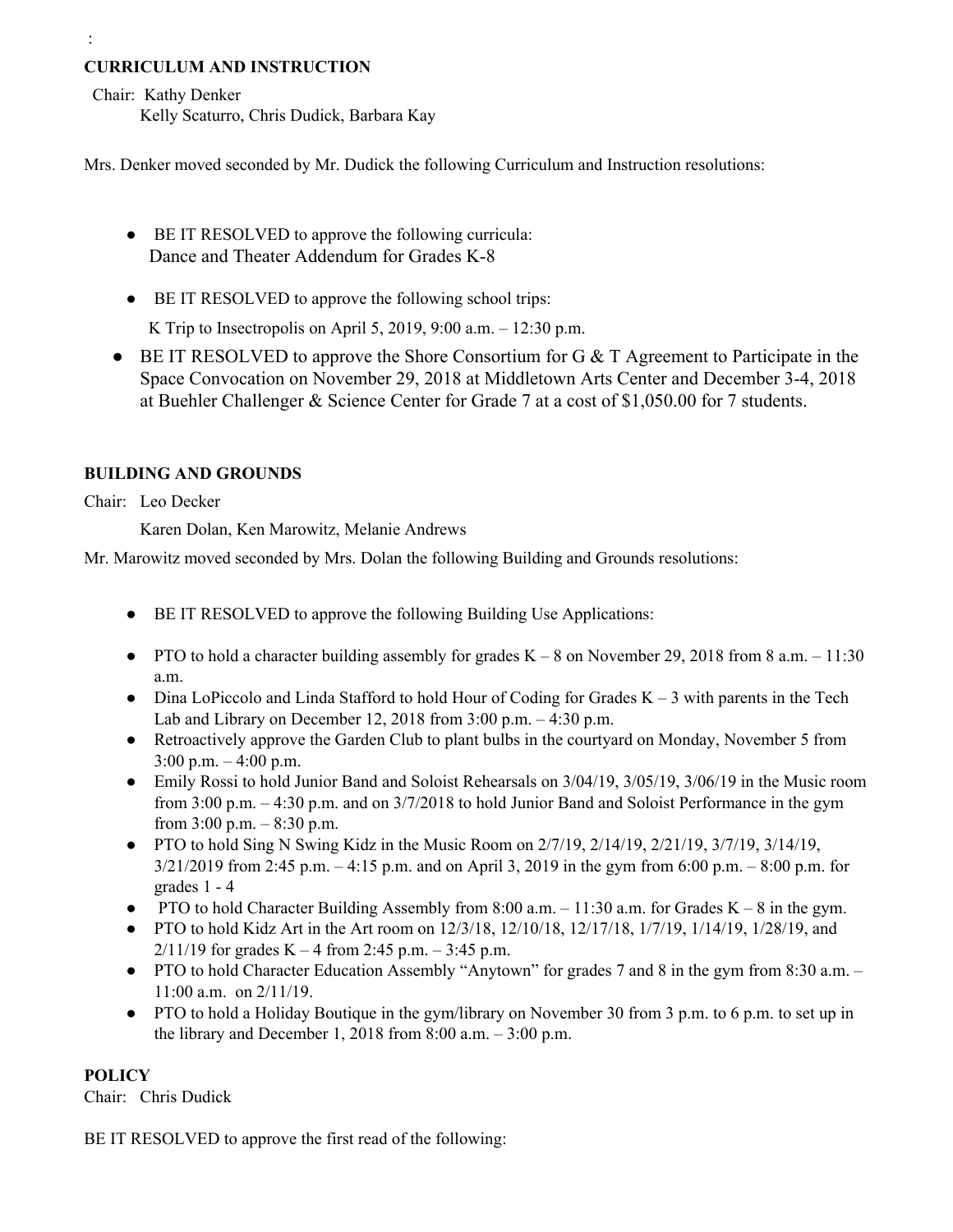# **GENERAL ITEMS**

Future meeting dates:

- A. Tuesday, December 18, 2018 at 7:00 p.m. The Finance and Building and Grounds committee meeting will be held on December  $11<sup>th</sup>$  and the Curriculum and Instruction committee meeting will be held on December 12<sup>th</sup>.
- Mr. Ruoff moved seconded by Mrs, Andrews to adopt the following resolution:
	- B. BE IT RESOLVED to approve the following basketball schedules for the 2018-2019 school year:
		- December 11: Boys vs. Tinton Falls, Girls at Tinton Falls
		- December 12: Boys vs. Fair Haven, Girls at Fair Haven
		- December 18: Boys at Oceanport, Girls vs. Oceanport
		- January 3: Boys vs Eatontown, Girls at Eatontown
		- January 8: Boys vs. Shrewsbury, Girls at Shrewsbury
		- January 10: Boys at Little Silver, Girls vs. Little Silber
		- January 15: Boys at Eatontown, Girls vs. Eatontown
		- January 17: Boys vs. Forestdale, Girls at Forestdale
		- January 24: Boys at Fair Haven, Girls vs. Fair Haven
		- January 29: Boys at WLB, Girls vs. WLB
		- January 31: Boys at Forestdale, Girls vs. Forestdale
		- February 6: Boys at Shrewsbury, Girls vs. Shrewsbury
		- February 7: Boys vs. Oceanport, Girls at Oceanport
		- February 12: Boys at Tinton Falls, Girls vs. Tinton Falls
		- February 13: Boys vs. WLB, Girls at WLB
		- February 20: Boys vs. Little Silver, Girls at Little Silver

# **EXECUTIVE SESSION**

BE IT RESOLVED that pursuant to the Open Public Meetings act of 1975, the board is now going into Executive Session to discuss matters relating to:

| Matters rendered confidential by state or federal law                                                                                              |
|----------------------------------------------------------------------------------------------------------------------------------------------------|
| Personnel                                                                                                                                          |
| Appointment of a public official                                                                                                                   |
| Matters covered by Attorney/Client Privilege                                                                                                       |
| Pending or anticipated litigation                                                                                                                  |
| Pending or anticipated contract negotiations                                                                                                       |
| Protection of the safety or property of the public                                                                                                 |
| Matters which would constitute an unwarranted invasion of privacy                                                                                  |
| Matters in which the release of information would impair a right to receive funds from the United States<br>Government                             |
| Matters concerning collective negotiations and/or the negotiations of terms and conditions of employment of<br>employees of the Board of Education |
| Possible imposition of a civil penalty or suspension                                                                                               |